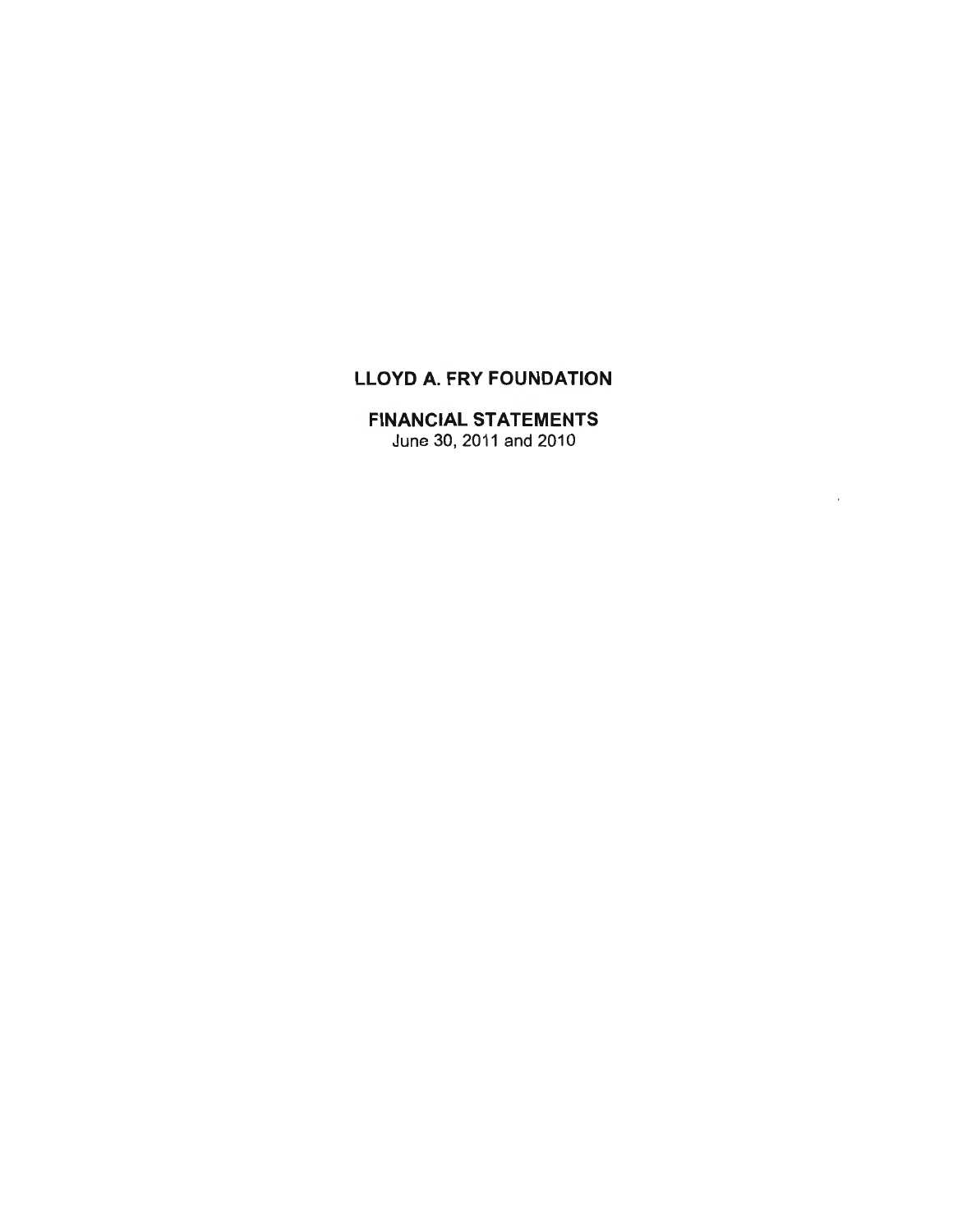#### LLOYD A. FRY FOUNDATION FINANCIAL STATEMENTS June 30, 2011 and 2010

 $\mathcal{L}(\mathcal{A})$  and

# **CONTENTS**

| <b>FINANCIAL STATEMENTS</b> |  |
|-----------------------------|--|
|                             |  |
|                             |  |
|                             |  |
|                             |  |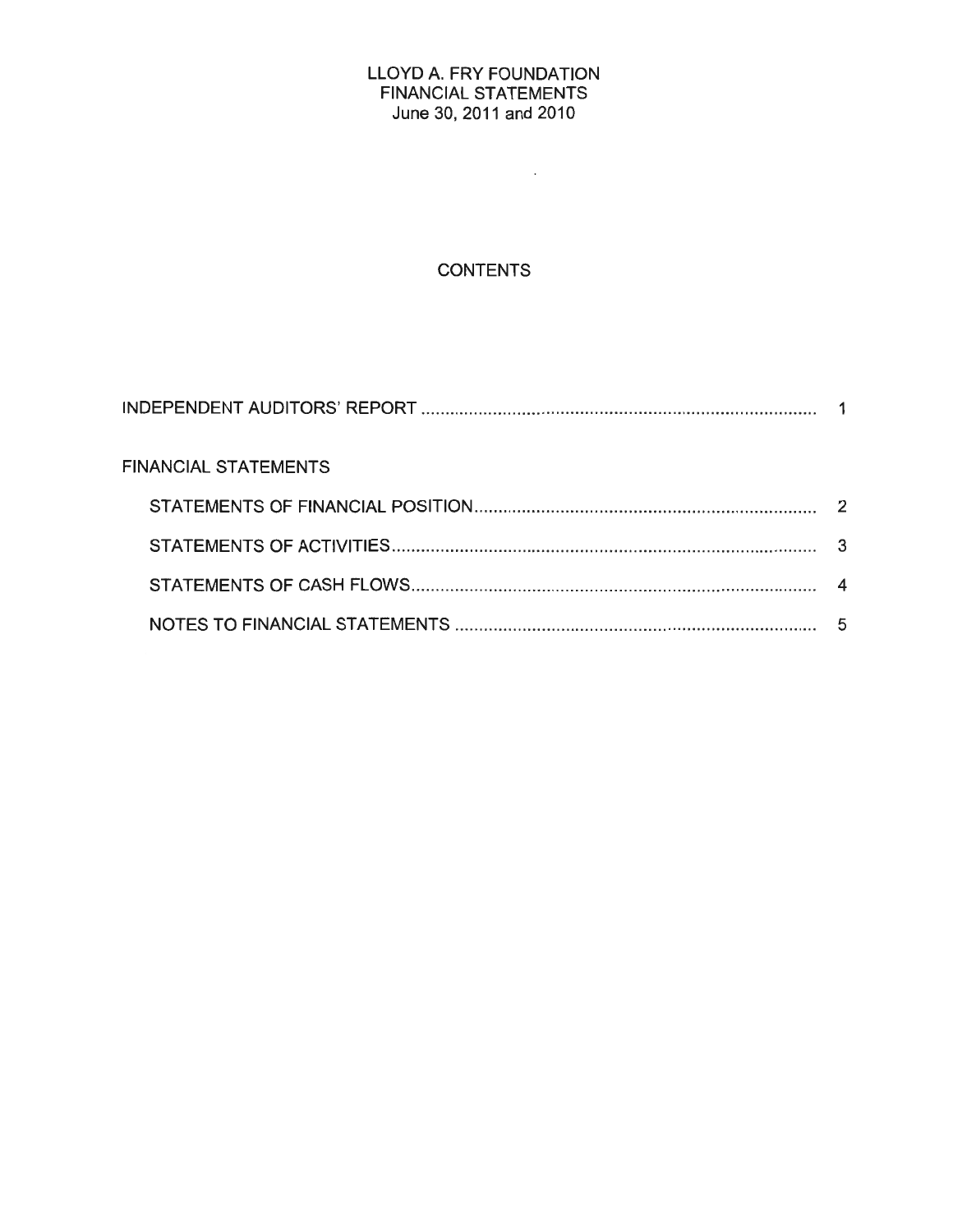Crowe Horwath LLP Independent Member Crowe Horwath International



#### INDEPENDENT AUDITORS' REPORT

The Board of Directors Lloyd A. Fry Foundation Chicago, Illinois

We have audited the accompanying statements of financial position of Lloyd A. Fry Foundation (the Foundation) as of June 30, 2011 and 2010, and the related statements of activities and cash flows for the years then ended. These financial statements are the responsibility of the Foundation's management. Our responsibility is to express an opinion on these financial statements based on our audits.

We conducted our audits in accordance with auditing standards generally accepted in the United States of America. Those standards require that we plan and perform the audit to obtai'n reasonable assurance about whether the financial statements are free of material misstatement. An audit includes examining, on a test basis, evidence supporting the amounts and disclosures in the financial statements. An audit also includes assessing the accounting principles used and significant estimates made by management, as well as evaluating the overall financial statement presentation. We believe that our audits provide a reasonable basis for our opinion.

In our opinion, the financial statements referred to above present fairly, in all material respects, the financial position of Lloyd A. Fry Foundation as of June 30, 2011 and 2010, and the changes in its net assets and its cash flows for the years then ended in conformity with accounting principles generally accepted in the United States of America.

As discussed in Note 2 to the financial statements, the Foundation has restated their net assets as of July 1, 2009 in the 2010 financial statements to reflect the beneficial interest in trusts held by others.

CRONE HORNAIN LLP

Crowe Horwath LLP

Chicago, Illinois December 13, 2011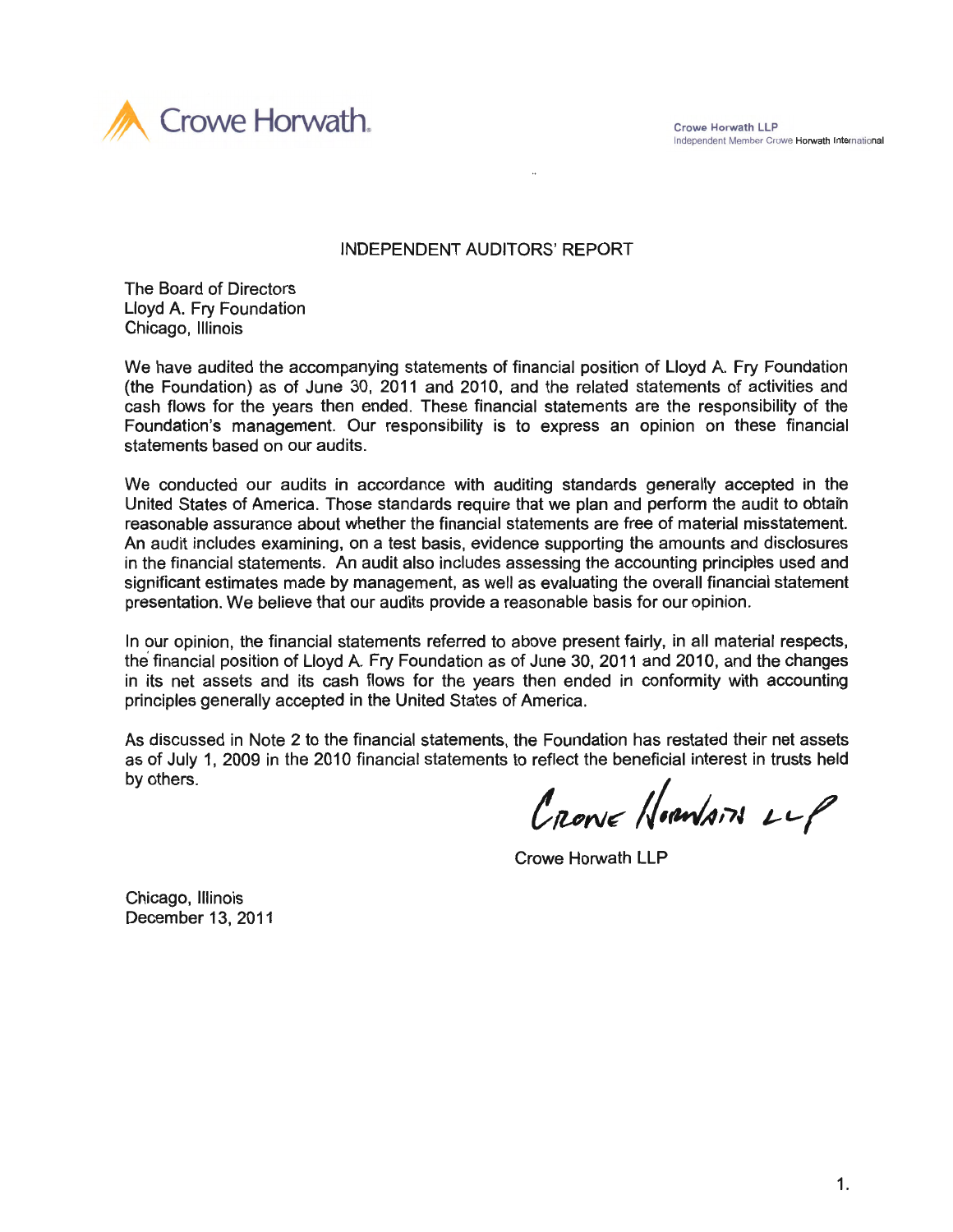#### LLOYD A. FRY FOUNDATION STATEMENTS OF FINANCIAL POSITION June 30, 2011 and 2010

|                                              | 2011               |    | As restated<br>2010 |
|----------------------------------------------|--------------------|----|---------------------|
| <b>ASSETS</b>                                |                    |    |                     |
| Cash and equivalents                         | \$<br>13,254,327   | S  | 9,953,799           |
| Accrued dividends and interest receivable    | 163,800            |    | 240,349             |
| Prepaid expenses                             | 962                |    | 49,500              |
| <b>Investments</b>                           | 149,199,272        |    | 131,514,264         |
| Beneficial interest in trusts held by others | 7,241,093          |    | 7,344,651           |
| Furniture and equipment, net                 | 48,998             |    | 41,004              |
| Total assets                                 | 169,908,452        | S. | <u>149,143,567</u>  |
| <b>LIABILITIES AND NET ASSETS</b>            |                    |    |                     |
| <b>Accrued expenses</b>                      | \$<br>102,200      | S  | 75,044              |
| Unconditional grants payable                 | 1,911,863          |    | 2,463,000           |
| Federal excise tax payable                   | 424,834            |    | 10,608              |
| <b>Total liabilities</b>                     | 2,438,897          |    | 2,548,652           |
| Unrestricted net assets                      | 160,228,462        |    | 139,250,264         |
| Temporarily restricted net assets            | 7,241,093          |    | 7,344,651           |
| Total net assets                             | 167,469,555        |    | 146,594,915         |
| Total liabilities and net assets             | <u>169.908.452</u> |    | <u>149.143.567</u>  |

See accompanying notes to financial statements.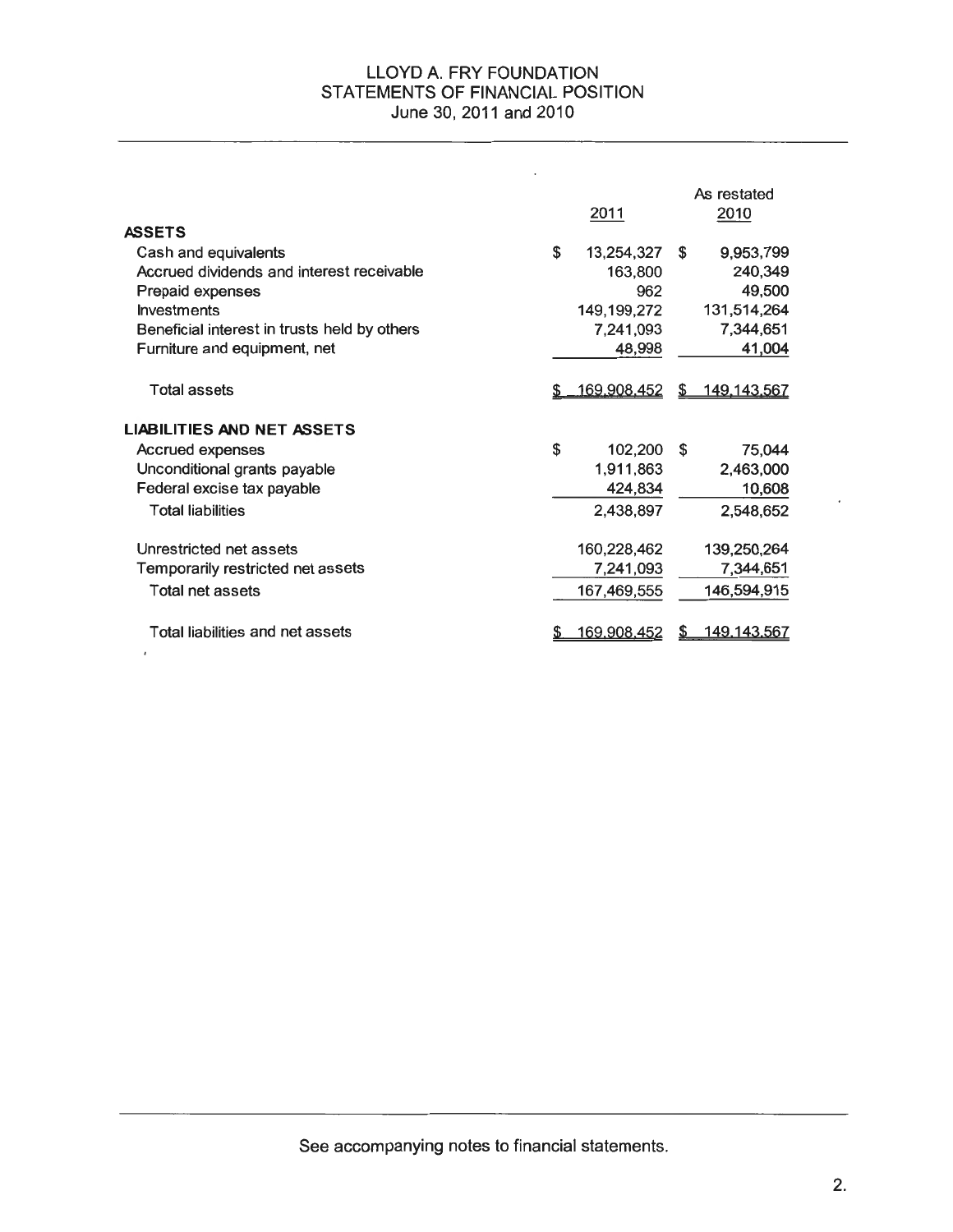#### LLOYD A. FRY FOUNDATION STATEMENTS OF ACTIVITIES Years ended June 30, 2011 and 2010

|                                                         | 2011              | 2010              |
|---------------------------------------------------------|-------------------|-------------------|
| Changes in unrestricted net assets                      |                   |                   |
| Revenue:                                                |                   |                   |
| Interest income                                         | \$<br>677,503     | \$<br>1,084,977   |
| <b>Dividends</b>                                        | 1,836,357         | 1,614,747         |
| Release from restriction, distributions                 |                   |                   |
| from Lloyd A. Fry Trusts                                | 557,458           | 621,451           |
| Other                                                   | 13,130            |                   |
|                                                         | 3,084,448         | 3,321,175         |
| Expenditures:                                           |                   |                   |
| Grants authorized                                       | 7,048,040         | 8,421,415         |
| Administrative and other expenses                       | 1,521,005         | 1,475,610         |
| Investment management fees                              | 812,480           | 679,900           |
| Federal excise tax expense                              | 445,430           | 19,331            |
|                                                         | 9,826,955         | 10,596,256        |
| Expenditures over revenue                               | (6,742,507)       | (7, 275, 081)     |
|                                                         |                   |                   |
| Net gains (losses) on investments:                      |                   |                   |
| Realized                                                | 5,747,045         | (86,031)          |
| Unrealized                                              | 21,973,660        | 13,125,110        |
|                                                         | 27,720,705        | 13,039,079        |
| Increase in unrestricted net assets                     | 20,978,198        | 5,763,998         |
| Change in temporarily restricted net assets             |                   |                   |
| Change in beneficial interests in trusts held by others | 453,900           | 463,651           |
| Release from restriction, distributions                 |                   |                   |
| from Lloyd A. Fry Trusts                                | (557, 458)        | (621, 451)        |
| Decrease in temporarily restricted net assets           | (103, 558)        | (157,800)         |
| Total increase in net assets                            | 20,874,640        | 5,606,198         |
| Net assets                                              |                   |                   |
| Beginning of year as previously reported                | 146,594,915       | 133,486,266       |
| Adjustment for beneficial interest in trusts (Note 2)   |                   | 7,502,451         |
| Beginning of year, as restated                          | 146,594,915       | 140,988,717       |
| End of year                                             | \$<br>167,469,555 | \$<br>146,594,915 |
|                                                         |                   |                   |

See accompanying notes to financial statements.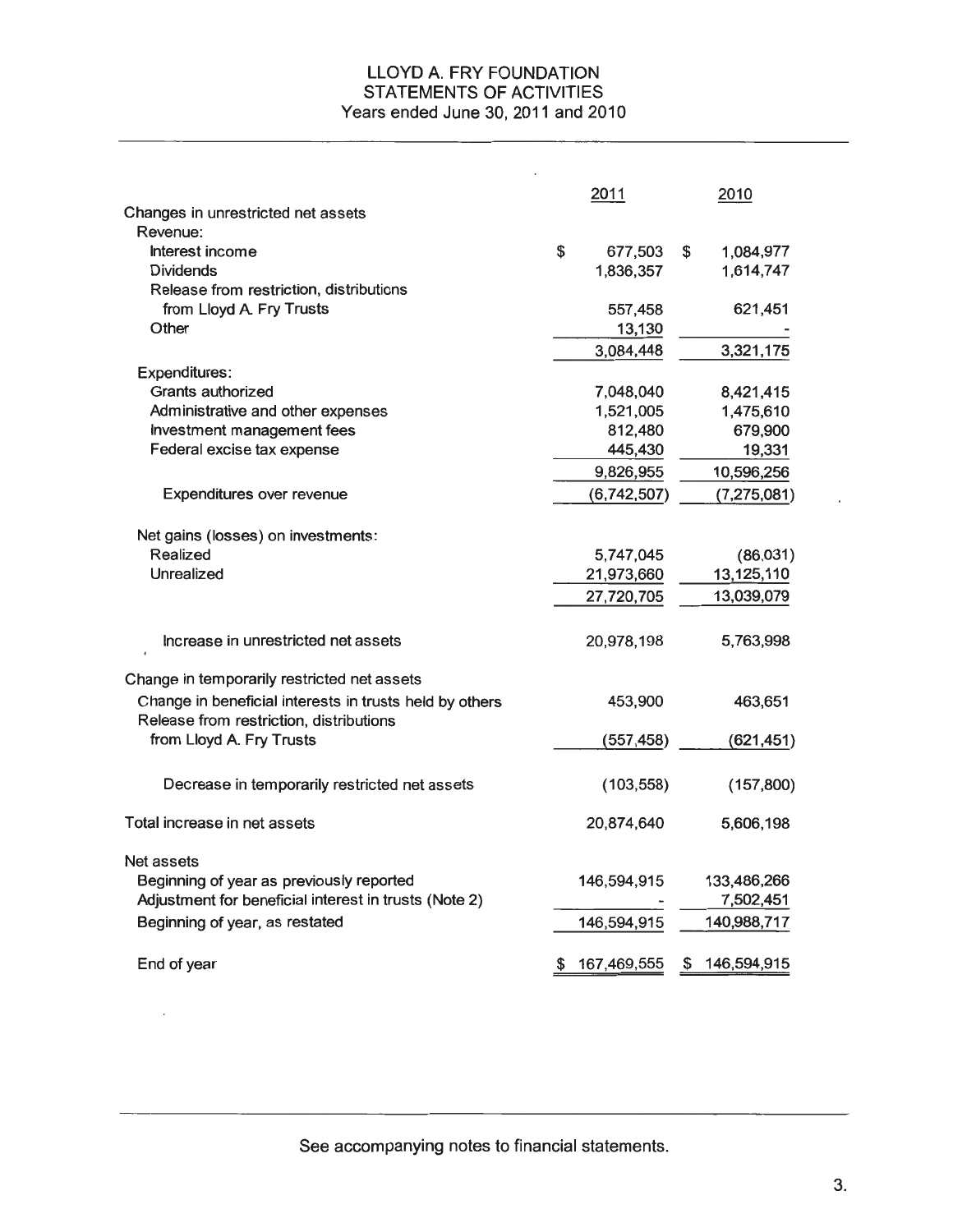#### LLOYD A. FRY FOUNDATION STATEMENTS OF CASH FLOWS Years ended June 30, 2011 and 2010

|                                                        |              |                | As restated     |
|--------------------------------------------------------|--------------|----------------|-----------------|
|                                                        |              | 2011           | 2010            |
| <b>Cash flows from operating activities</b>            |              |                |                 |
| Net increase in net assets                             | $\mathbb{S}$ | 20,874,640     | \$<br>5,606,198 |
| Depreciation                                           |              | 13,095         | 20,711          |
| Net realized and unrealized gains on                   |              |                |                 |
| investments                                            |              | (27, 720, 705) | (13,039,079)    |
| Change in beneficial interest in trusts held by others |              | 103,558        | 157,800         |
| Changes in:                                            |              |                |                 |
| Accrued dividends and interest receivable              |              | 76,549         | 134,819         |
| Prepaid expenses                                       |              | 48,538         | (35,033)        |
| <b>Accrued expenses</b>                                |              | 27,156         | (7, 774)        |
| Unconditional grants payable                           |              | (551, 137)     | 1,588,000       |
| Federal excise tax payable                             |              | 414,226        | 31,848          |
| Net cash used in operating activities                  |              | (6,714,080)    | (5,542,510)     |
| <b>Cash flows from investing activities</b>            |              |                |                 |
| Additions to furniture and equipment                   |              | (21,089)       |                 |
| Proceeds from sales of investments                     |              | 56,213,601     | 74,348,607      |
| Purchases of investments                               |              | (46, 177, 904) | (66, 494, 202)  |
| Net cash provided by investing activities              |              | 10,014,608     | 7,854,405       |
| Increase in cash and equivalent                        |              | 3,300,528      | 2,311,895       |
| Cash and equivalent                                    |              |                |                 |
| Beginning of year                                      |              | 9,953,799      | 7,641,904       |
| End of year                                            | \$           | 13,254,327     | \$<br>9,953,799 |
| Supplimental cash flow disclosure                      |              |                |                 |
| Cash paid for taxes                                    | \$           | 33,826         | \$<br>3,787     |

See accompanying notes to financial statements.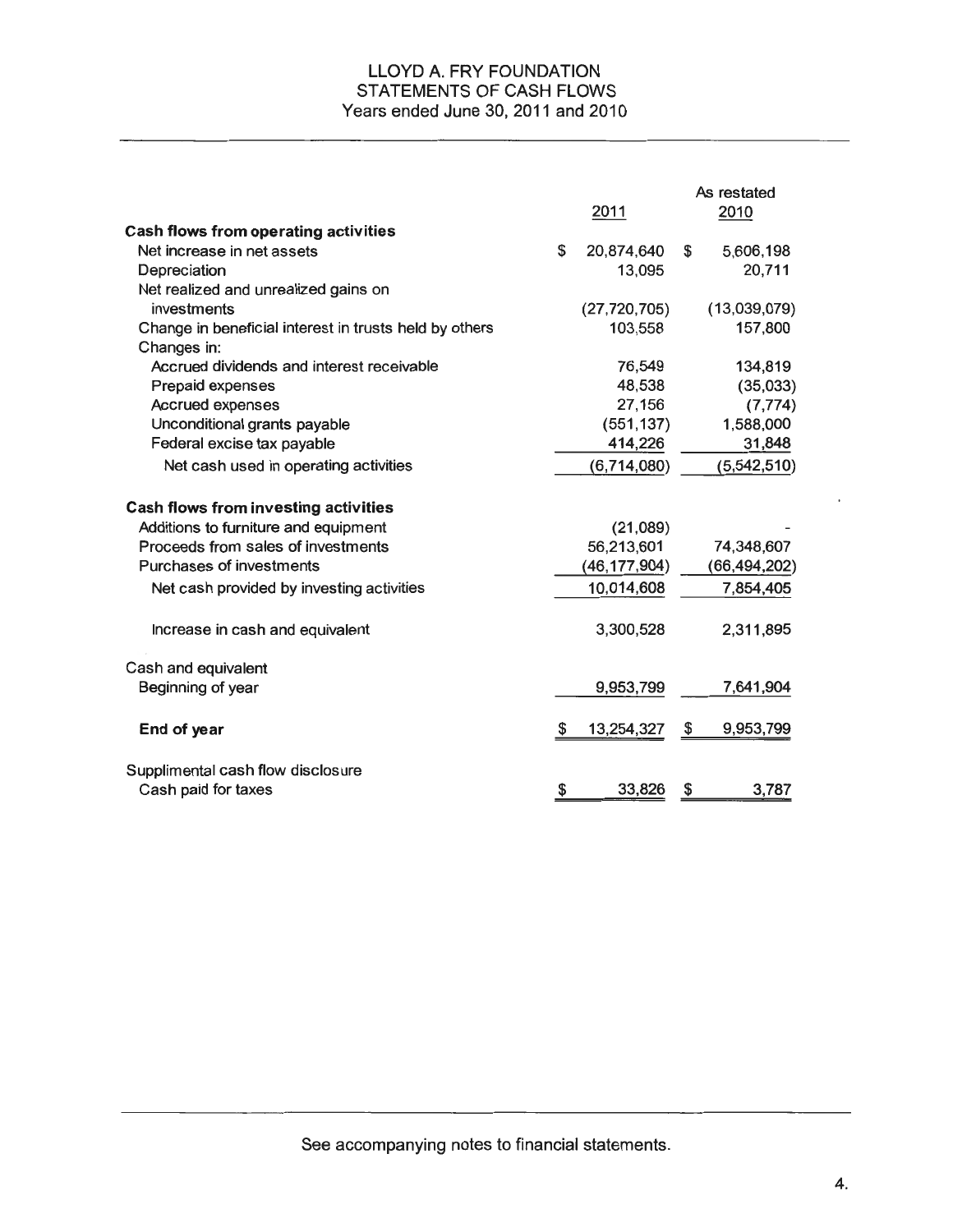### **NOTE 1- NATURE OF ACTIVITIES AND SIGNIFICANT ACCOUNTING POLICIES**

Nature of Activities: Lloyd A. Fry Foundation (the Foundation) is a nonprofit private charitable foundation which distributes grants principally to charitable organizations.

The Foundation is exempt from income taxes under Section 501(c)(3) of the Internal Revenue Code and applicable state law.

Investments: The fair value of corporate bonds and equity securities traded on national securities exchanges is the last reported sales price. Purchases and sales of securities are accounted for on the trade date. Interest is recorded as earned and dividends are recorded on the ex-dividend date. Investments in other investment partnerships are valued at fair value based on the applicable percentage ownership of the underlying partnerships' net assets as of the measurement date. In determining fair value, management utilizes valuations provided by the underlying investment partnerships. The underlying investment partnerships value securities and other financial instruments on a fair value basis of accounting. The estimated fair values of certain investments of the underlying investment partnerships, which may include private placements and other securities for which prices are not readily available, are determined by the general partner or sponsor of the respective other investment partnership and may not reflect amounts that could be realized upon immediate sale, nor amounts that ultimately may be realized. Accordingly, the estimated fair values may differ significantly from the values that would have been used had a ready market existed for these investments. The fair value of the Foundation's investments in other investment partnerships generally represents the amount the Foundation would expect to receive if it were to liquidate its investment in the other investment partnerships excluding any redemption charges that may apply.

The Foundation invests in various investments. Such investments are exposed to various risks such as interest rate, market, and credit risk. Due to the level of risk associated with certain investments, it is at least reasonably possible that changes in the values of investments will occur in the near term and that such changes could materially affect the amounts reported in the statements of financial position.

Cash equivalents: The Foundation considers all investments purchased with a maturity of three months or less to be cash equivalents. The Foundation maintains its cash in bank accounts which, at times, may exceed federally insured limits. The Foundation has not experienced any losses in such accounts. Management believes that the Foundation is not exposed to any significant credit risk on cash.

Fair value of financial instruments: The carrying amounts of financial instruments, including cash and equivalent, receivables, and payables approximate fair value due to the short maturity of these instruments.

Furniture and eauioment: Furniture and equipment are stated at cost. Depreciation is being computed over the estimated useful lives of the assets using the straight-line method.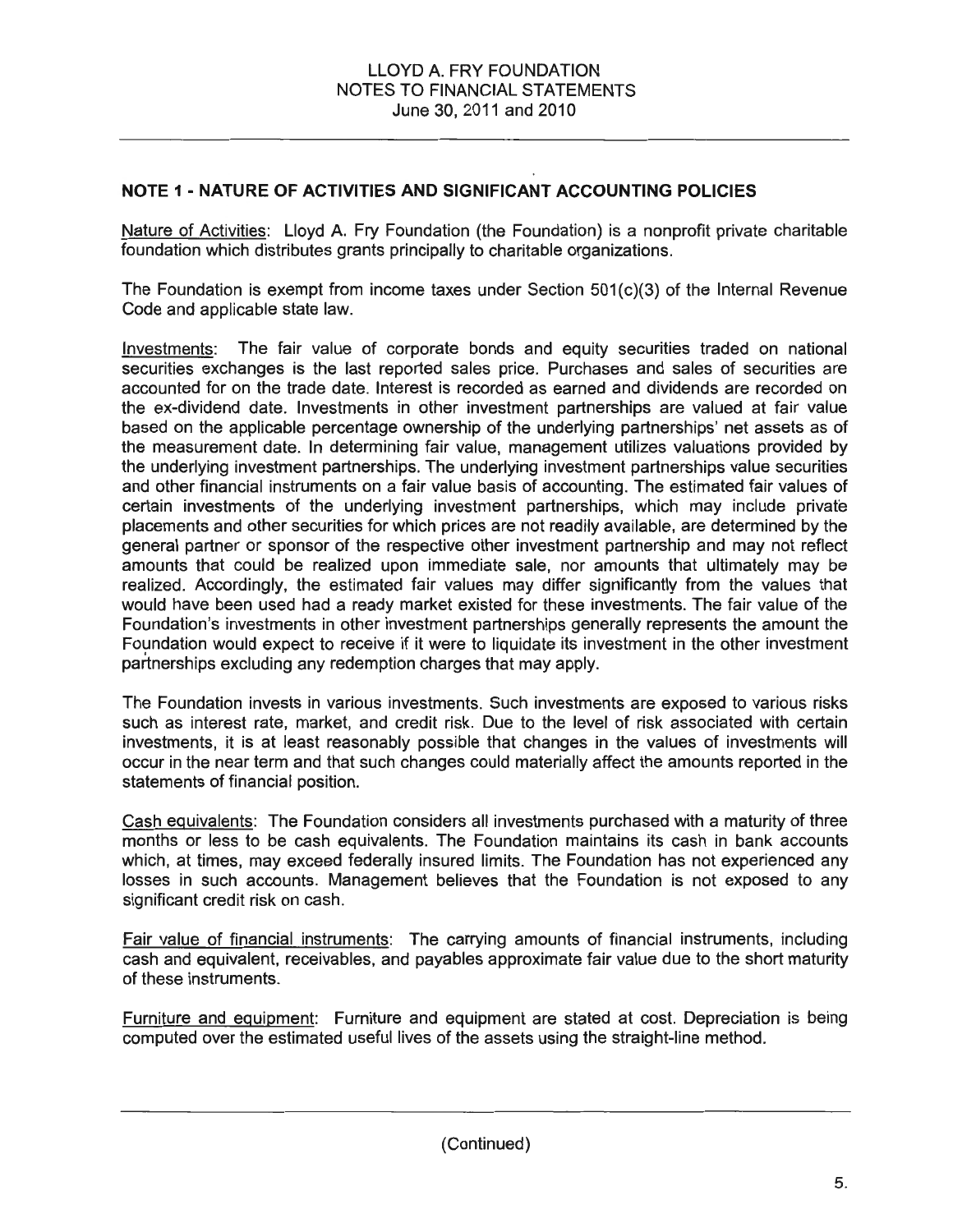## **NOTE 1- NATURE OF ACTIVITIES AND SIGNIFICANT ACCOUNTING POLICIES**  (Continued)

Beneficial interest in trusts: The Estate of Lloyd A. Fry established and funded trusts which are administered as trustee by an external organization. The trusts make annual distributions for specified amounts to certain descendants of Lloyd A. Fry during their lifetimes. Under the terms of the trusts, the Foundation has the right to receive a portion of the excess income earned on the trust assets at the discretion of the trustee for the life (term) of the trusts as well as any residual values upon the termination of the trusts. The Foundation does not control the assets held by the outside trusts. Although the Foundation has no control over the administration of the funds held in these term trusts, the estimated fair value of the expected future cash flows from the trusts is recognized as an asset in the accompanying financial statements.

Net assets: The Foundation classifies its net assets as unrestricted, temporarily restricted, or permanently restricted. At June 30, 2011 and 2010, the Foundation does not have permanently restricted assets; accordingly, the net assets are classified as:

- Unrestricted net assets Represents assets, other than beneficial interests in trusts held by others, in excess of liabilities. The trust document under which the Foundation was formed, as well as its bylaws, does not specify a restriction on the amount of grants and contributions that may be paid out of income or principle.
- Temporarily restricted net assets Represents assets held by others in trust. The restrictions expire by passage of time and by the receipt of distributions from the trustee.

Use of estimates: The preparation of financial statements in conformity with accounting principles generally accepted in the United States of America requires management to make estimates and assumptions affecting the amounts reported in the financial statements and accompanying notes. Actual results could differ from those estimates.

Reclassifications: Certain amounts from the 2010 financial statements have been reclassified to conform to the 2011 presentation without affecting previously reported net assets.

Uncertain tax positions: Additionally, the Foundation follows guidance issued by the Financial Accounting Standards Board (FASB) with respect to accounting for uncertainty in income taxes. A tax position is recognized as a benefit only if it is "more likely than not" that the tax position would be sustained in a tax examination, with a tax examination being presumed to occur. The amount recognized is the largest amount of tax benefit that is greater than 50% likely of being realized on examination. Where tax positions do not meet the "more likely than not" test, no tax benefit is recorded.

The Foundation is exempt from U.S. federal income tax as well as income tax of the state of Illinois under section 501(c)(3) of the Internal Revenue Code as a Private Foundation as described in 509(a). All domestic private foundations must calculate their distributable amount annually. The Foundation's distributable amount is the amount of qualifying distributions based upon certain criteria that needs to be granted by the end of the succeeding year to avoid an excise tax for failure to distribute income.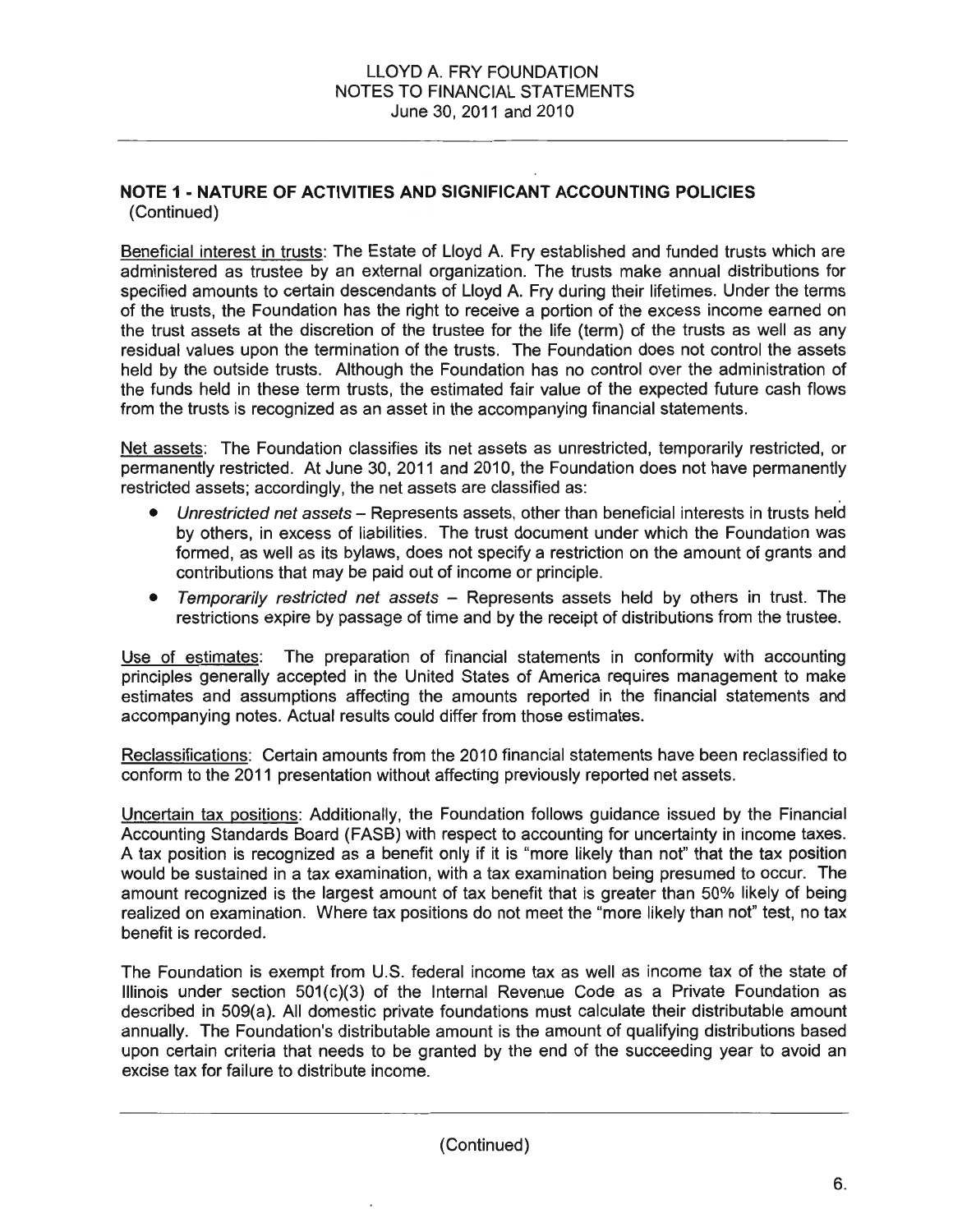#### **NOTE 1- NATURE OF ACTIVITIES AND SIGNIFICANT ACCOUNTING POLICIES**  (Continued)

The Foundation recognizes interest and penalties related to unrecognized tax benefits in interest and income tax expense, respectively. The Foundation has no amounts accrued for interest or penalties as of June 30, 2011 and 2010. The Foundation is no longer subject to examination by U.S. federal taxing authorities for years before June 30, 2008, and for all state income taxes through June 30, 2008. The Foundation does not expect the total amount of unrecognized tax benefits to significantly change in the next 12 months.

Subsequent events: Foundation has performed an analysis of the activities and transactions subsequent to June 30, 2011, to determine the need for any adjustments to and/or disclosures within the audited financial statements for the year ended June 30, 2011. Management has performed their analysis through December 13, 2011, the date the financial statements were available to be issued.

### **NOTE 2 - LLOYD A. FRY TRUSTS**

The Foundation has a residual interest in several trusts established by the Estate of Lloyd A. Fry. The Trusts made distributions to the Foundation of \$557,458 and \$621,451 during fiscal years 2011 and 2010, respectively.

#### Prior period adjustment

During the current year, it was determined that the fair value of the beneficial interest in the trusts held by others can be estimated. As a result, a prior period adjustment was recorded to restate temporarily restricted net assets by \$7,502,451 at July 1, 2009. Additional changes to the statement of financial position and statement of activities are presented below.

| Beneficial interest in trusts                 |        | 2010                   |  |  |
|-----------------------------------------------|--------|------------------------|--|--|
| held by others<br>Increase in total assets    | S<br>S | 7,344,651<br>7,344,651 |  |  |
| Change in beneficial interest in trusts       |        |                        |  |  |
| held by others                                |        | (157,800)              |  |  |
| Decrease in temporarily restricted net assets | S      | (157,800)              |  |  |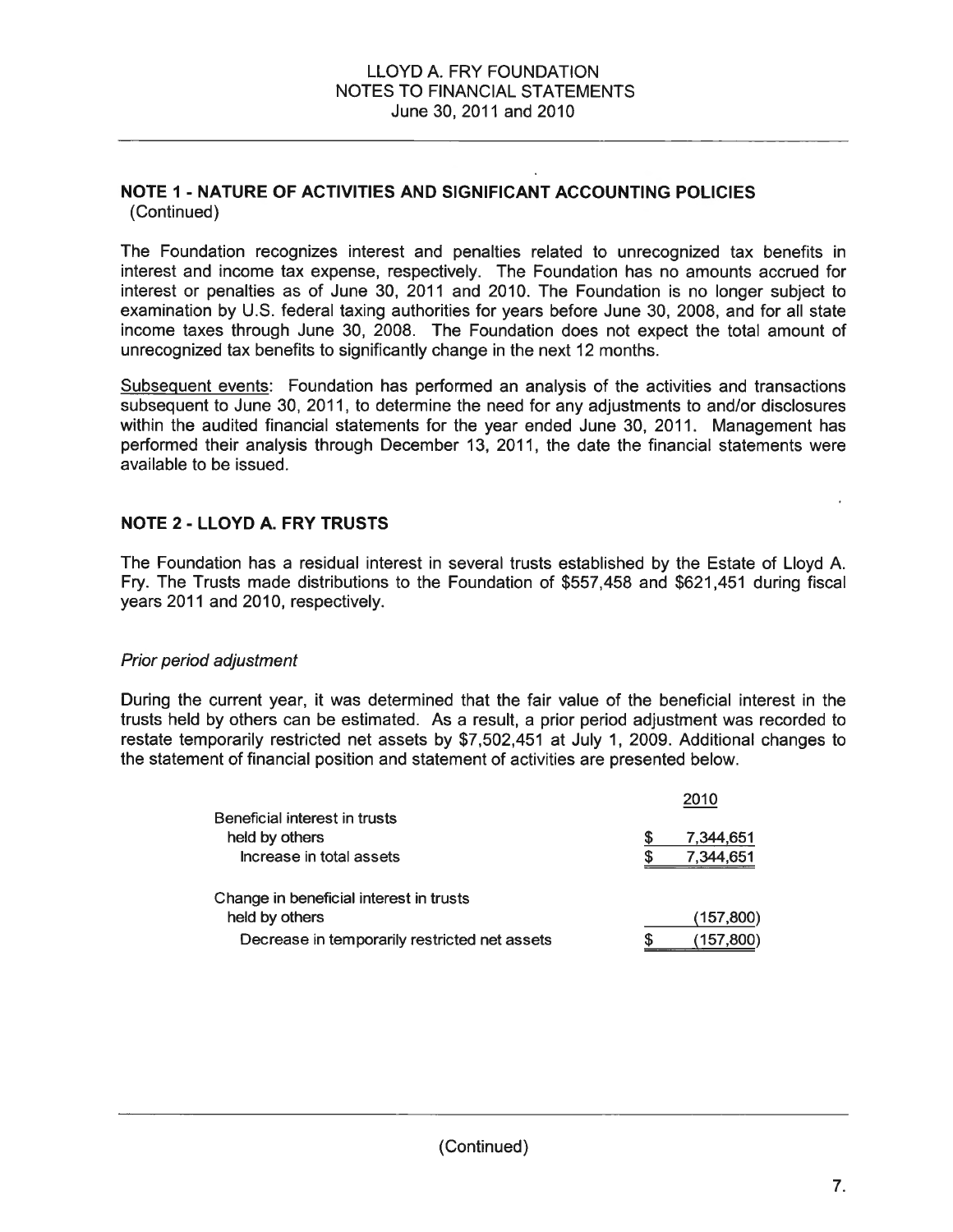#### **NOTE 3 -INVESTMENTS**

Investments consisted of the following:

|                                 | 2011             | 2010             |
|---------------------------------|------------------|------------------|
| Common stock                    |                  |                  |
| Large Cap                       | \$<br>20,751,398 | \$<br>16,226,830 |
| Mid Cap                         | 12,061,368       | 10,398,196       |
| Small Cap                       | 4,226,109        | 4,334,259        |
| Mutual funds - equity           | 42,855,187       | 34,625,979       |
| Mutual funds - fixed income     | 3,403,068        | 5,191,863        |
| <b>Fixed Income</b>             |                  |                  |
| Corporate Bonds                 | 2,754,183        | 13,519,913       |
| <b>Federal and Agency Bonds</b> | 12,505,832       | 4,678,400        |
| International Bond Funds        | 202,770          |                  |
| Real estate investment trusts   | 975,168          | 788,366          |
| Certificate of deposit          | 750,000          | 750,000          |
| Hedge funds                     | 37,591,418       | 33,862,633       |
| Private equity investments      | 11,122,771       | 7,137,825        |
|                                 |                  |                  |
|                                 | 149.199.27       | 131.514.264      |

### **NOTE 4- FAIR VALUE DISCLOSURES**

FASB defines fair value as the price that would be received to sell an asset or paid to transfer a liability in an orderly transaction between market participants at the measurement date. In determining fair value, the Foundation uses various methods including market, income and cost approaches. Based on these approaches, the Foundation often utilizes certain assumptions that market participants would use in pricing the asset or liability, including assumptions about risk and or the risks inherent in the inputs to the valuation technique. These inputs can be readily observable, market corroborated, or generally unobservable inputs. The Foundation utilizes valuation techniques that maximize the use of observable inputs and minimize the use of unobservable inputs. Based on the observability of the inputs used in the valuation techniques the Foundation is required to provide the following information according to the fair value hierarchy. The fair value hierarchy ranks the quality and reliability of the information used to determine fair values.

Financial assets and liabilities carried at fair value will be classified and disclosed in one of the following three categories:

- Level 1 Quoted prices (unadjusted) for identical assets or liabilities in active markets that the Foundation has the ability to access as of the measurement date.
- Level2 Significant other observable inputs other than Level 1 prices such as quoted prices for similar assets or liabilities; quoted prices in markets that are not active; or other inputs that are observable or can be corroborated by observable market data.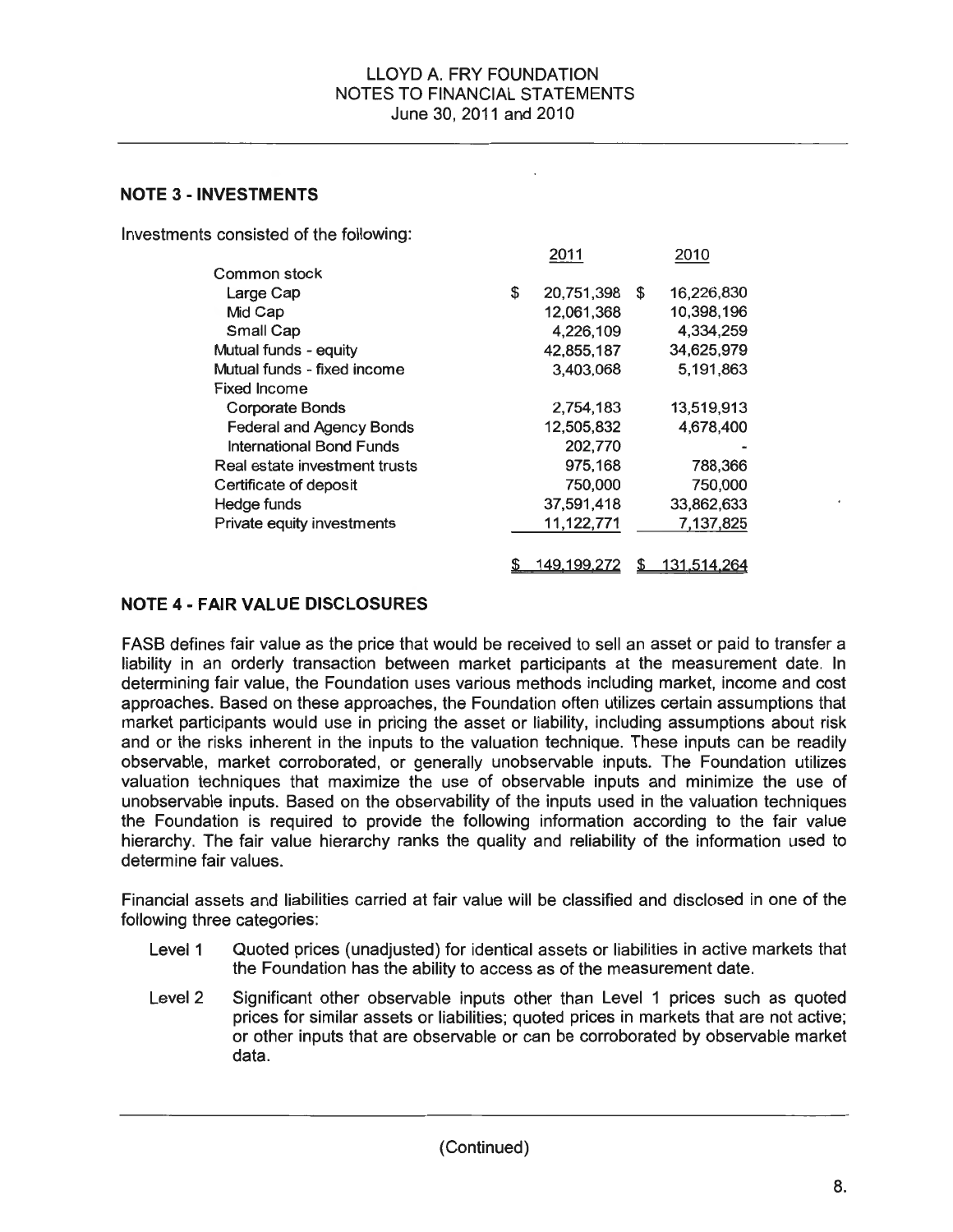Level 3 Significant unobservable inputs that reflect the Foundation's own assumptions about the assumptions that market participants would use in pricing an asset or liability.

For the fiscal year ended June 30, 2011 , the application of valuation techniques applied to similar assets and liabilities has been consistent. The following is a description of the valuation methodologies used for instruments measured at fair value:

Certificate of deposit account: Fair values are estimated to approximate deposit account balances, payable on demand, as no discounts for credit quality or liquidity were determined to be applicable (level 2 inputs – market approach).

Common stock: The Foundation's common stock securities are readily marketable and have fair values which are determined by obtaining quoted market prices in active markets. (Level 1 inputs - market approach).

Fixed income securities: Fair values of U.S. Government securities reflect closing prices reported in the active markets in which the securities are traded. (Level 1 inputs  $$ market approach). Fair values of corporate bonds and international bonds are determined based on quoted prices for similar instruments in active markets, quoted prices for identical or similar instruments in markets that are not active and other marketcorroborated sources, such as indices, yield curves and matrix pricing. (Level 2 inputs market approach).

Fixed income and equity mutual funds: The fair value of investments in fixed income and equity mutual funds that are readily marketable are determined by obtaining quoted prices on nationally recognized securities exchanges (level 1 inputs- market approach). One equity mutual fund is held at net asset value (NAV) and is not quoted on a nationally recognized securities exchange; however, the amount is priced daily with no redemption restrictions (level 2 inputs – market approach). The fund is a risk-managed broad large cap growth fund, which invests in various large cap securities in the Russell 1000 Growth Index.

Real Estate: Foundation real estate holdings consist of an investment in a publicly traded real estate investment trust. The fair value of this investment is readily marketable and is determined by obtaining quoted prices on a nationally recognized securities exchange (level 1 inputs - market approach).

Beneficial interest in assets held by others: The fair value of beneficial interests in trust assets was determined based upon the present value of future cash flows from the trusts. The trust cannot be redeemed by management until the termination of the trust.  $(Level 3 inputs - income approach).$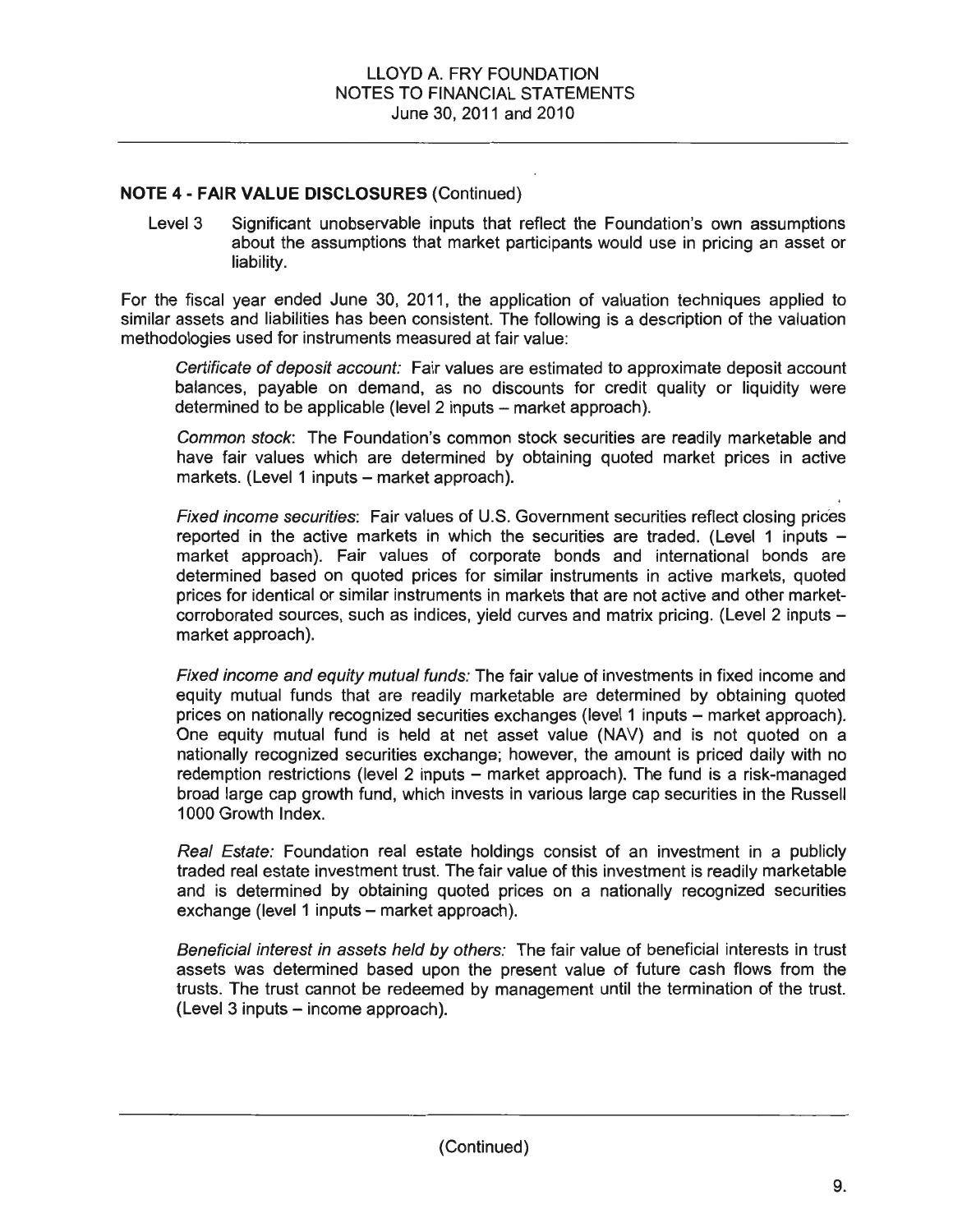Hedge funds and private equity: For hedge funds and limited partnerships, for which there is no active market, the Foundation records these investments at the net asset value (NAV), but incorporates information such as historical and current performance of the underlying assets, cash flow projections, liquidity and credit premiums required by a market participant, and financial trend analysis with respect to the individual fund manager, are utilized in determining individual security valuations. Due to current market conditions as well as the limited trading activity of these securities, the market value of the securities is highly sensitive to assumption changes and market value volatility (Level 3 inputs - income approach). In some cases, the Foundation is able to redeem these funds within 90 days of June  $30<sup>th</sup>$  at the NAV (Level 2 inputs – market approach). Foundation management has done considerable independent review of valuations reported by investment managers and determined that NAV is a reasonable and prudent estimate of fair value. Alternative investments are not readily marketable and their estimated value is subject to uncertainty. Therefore, there may be a material difference between their estimated value and the value that would have been used had a readily determinable fair value for such investments existed.

#### Description of Alternative Investments and Liquidity:

The hedge funds-of-fund alternative investments are comprised of three portfolios. All three portfolios are offshore hedge funds-of-fund investments which invests its capital into limited partnerships. The lock-up periods are gone from all three of the hedge fund of fund investments. Two of the funds have quarterly liquidity with 65-day or 95 day notice. The other fund has annual liquidity with 100-days' notice plus on June  $30<sup>th</sup>$  of each year with 100-day notice the Foundation is able to pull 25% of its capital out. All three hedge funds-of-fund managers invest in 25 to 50 underlying hedge fund managers. One fund is a net long equity long/short hedge funds-of-fund who only invests in equity long/short funds. This fund tends to invest in domestic managers with a focus in managers with smaller assets bases. The other two managers are multi-strategy hedge funds-of-fund managers who invest in equity long/short, credit, and global macro strategies. The objective for all the hedge funds-of-funds is equity like returns with half the risk of the S&P 500 Index over a full market cycle. Historically, the hedge funds-of-fund investments will not capture all of the equity market rally, but will preserve capital better during a down period in the equity markets.

The private equity alternative investments are comprised of two private equity funds-of-fund investment portfolios that are offshore limited partnerships. The liquidity of the private equity funds-of-fund is estimated at 10 to 12 years with 3 one-year extensions. Distributions will be paid out throughout the life of the investment. Both managers tend to invest globally with a basis toward buyouts, venture capital, secondaries, and mezzanine. The two private equity funds-of-fund managers invest in 50 to 80 underlying limited partners each which equates to over 1500 individual companies invested in. The typical areas of investments for the private equity managers are within the following sectors: technology, health care, services, consumerrelated, energy, telecom, financial, etc. The exit strategy for the private equity managers underlying companies are typically the IPO market, a strategic buyer, or another private equity firm .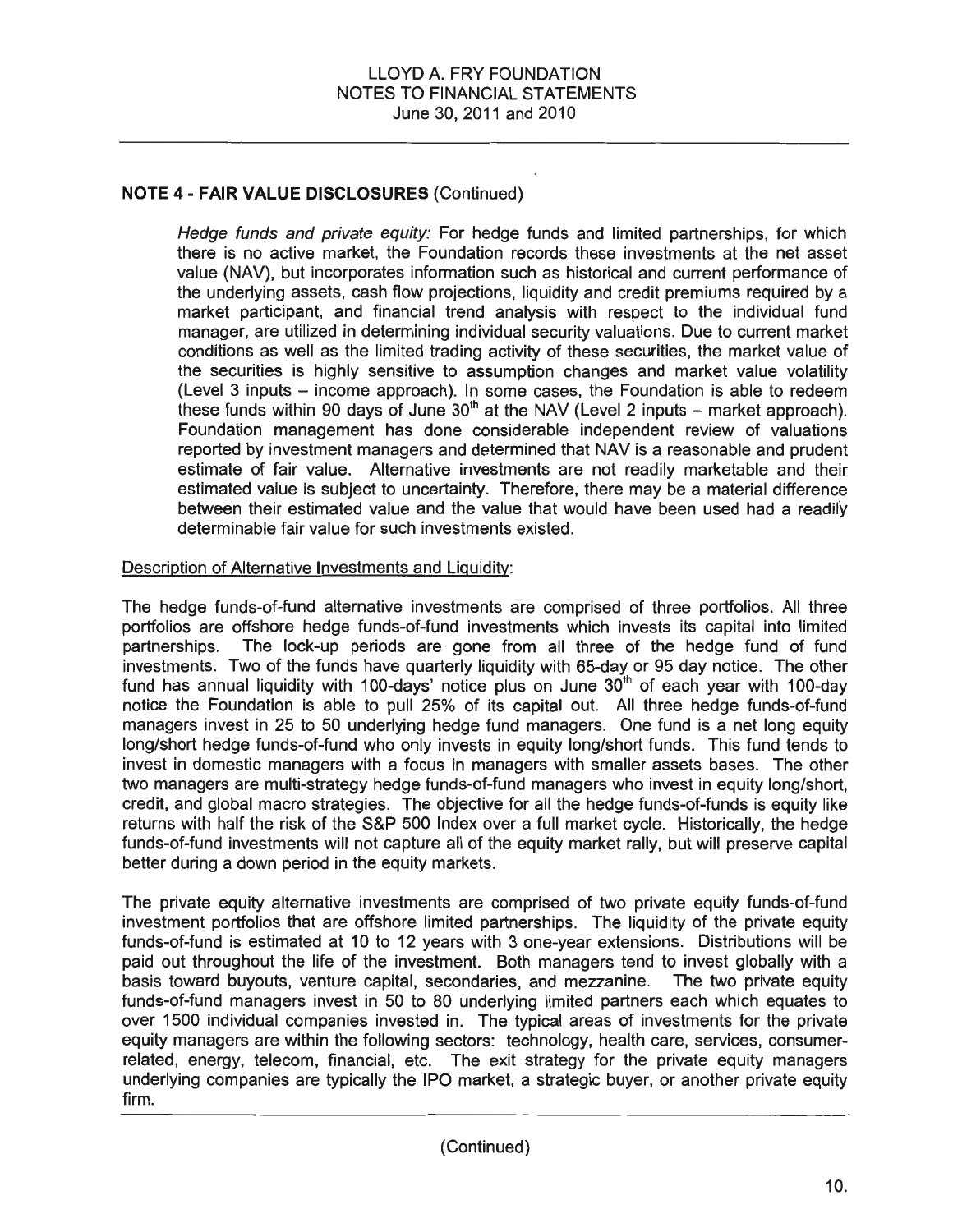The real estate investment is comprised of one investment manager focused on medical offices, college housing, senior housing, and storage. The liquidity on this investment fund is estimated to be 5 to 7 years. Distributions will be paid out throughout the life of the investment. This investment will be diversified geographically throughout the entire US. There will be between 90 and 110 investment properties in the fund. The exit strategy for real estate will either by public REITs, strategic buyers, pension funds and insurance companies. The schedule below lists the remaining number of years until the partnerships are expected to be dissolved without extension, allowing the Foundation to withdraw its investment:

|                       | <u>&lt; 1 year</u>       | $1 - 5$ years            | 5 - 10 years | Thereafter | Total<br>_____ |
|-----------------------|--------------------------|--------------------------|--------------|------------|----------------|
| Limited partnerships: |                          |                          |              |            |                |
| Private equity        | $\overline{\phantom{a}}$ | $\overline{\phantom{0}}$ | 9.765.158    | 1.357.613  | 11.122.771     |

Fair Value on a Recurring Basis: The table below presents the balances of assets and liabilities measured at fair value on a recurring basis as of June 30, 2011:

|                                | Level 1          | Level <sub>2</sub> |    | Level 3    |   | Total              |
|--------------------------------|------------------|--------------------|----|------------|---|--------------------|
| Common stock                   |                  |                    |    |            |   |                    |
| Large Cap                      | \$<br>20,751,398 | \$                 | -S |            | S | 20,751,398         |
| Mid Cap                        | 12,061,368       |                    |    |            |   | 12,061,368         |
| Small Cap                      | 4,226,109        |                    |    |            |   | 4,226,109          |
| Mutual funds                   |                  |                    |    |            |   |                    |
| Equity                         | 34,633,198       | 8,221,989          |    |            |   | 42,855,187         |
| <b>Fixed income</b>            | 3,403,068        |                    |    |            |   | 3,403,068          |
| <b>Fixed income</b>            |                  |                    |    |            |   |                    |
| Corporate bonds                |                  | 2,754,183          |    |            |   | 2,754,183          |
| Federal and agency bonds       | 12,505,832       |                    |    |            |   | 12,505,832         |
| International bonds            |                  | 202,770            |    |            |   | 202,770            |
| Real estate investment trusts  | 975,168          |                    |    |            |   | 975,168            |
| Certificate of deposit         |                  | 750,000            |    |            |   | 750,000            |
| Hedge funds                    |                  | 19,967,540         |    | 17,623,878 |   | 37,591,418         |
| Private equity investments     |                  |                    |    | 11,122,771 |   | 11,122,771         |
| <b>Total investments</b>       | 88,556,141       | 31,896,482         |    | 28,746,649 | S | <u>149,199,272</u> |
| Beneficial interests in trusts |                  |                    |    | 7,241,093  |   | <u>7.241.093</u>   |

 $\mathbf{r}$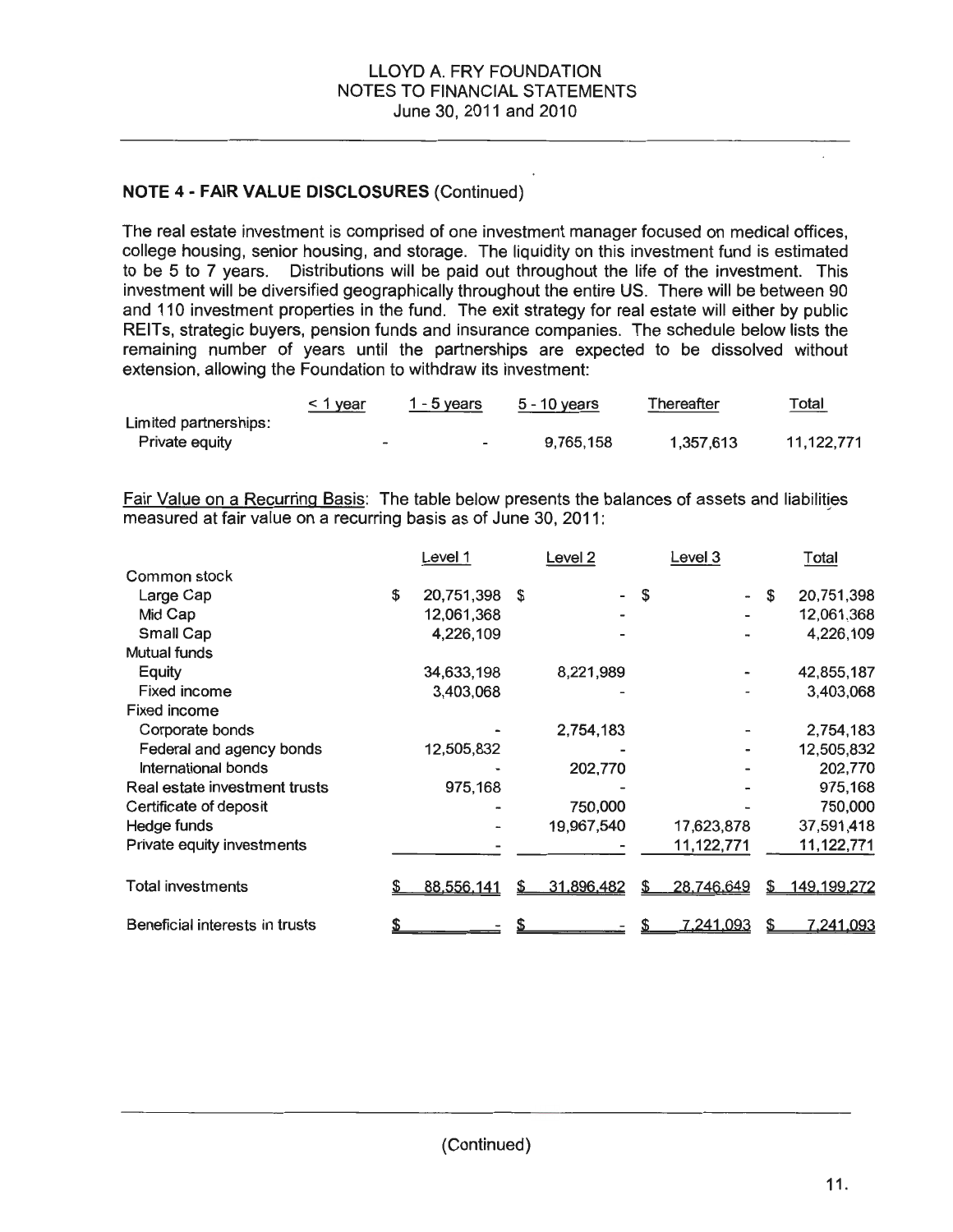The table below presents the balances of assets and liabilities measured at fair value on a recurring basis as of June 30, 2010:

|                                                | Level 1          |     | Level <sub>2</sub> |    | Level 3          |    | Total            |
|------------------------------------------------|------------------|-----|--------------------|----|------------------|----|------------------|
| Common stock                                   |                  |     |                    |    |                  |    |                  |
| Large Cap                                      | \$<br>16,226,830 | \$. | $\blacksquare$     | \$ |                  | \$ | 16,226,830       |
| Mid Cap                                        | 10,398,196       |     |                    |    |                  |    | 10,398,196       |
| Small Cap                                      | 4,334,259        |     |                    |    |                  |    | 4,334,259        |
| Mutual funds                                   |                  |     |                    |    |                  |    |                  |
| Equity                                         | 28,242,527       |     | 6,383,452          |    |                  |    | 34,625,979       |
| <b>Fixed income</b>                            | 5,191,863        |     |                    |    |                  |    | 5,191,863        |
| <b>Fixed income securities</b>                 |                  |     |                    |    |                  |    |                  |
| Corporate bonds                                |                  |     | 13,519,913         |    |                  |    | 13,519,913       |
| Federal and agency bonds                       | 4,678,400        |     |                    |    |                  |    | 4,678,400        |
| Real estate investment trusts                  | 788,366          |     |                    |    |                  |    | 788,366          |
| Certificate of deposit                         |                  |     | 750,000            |    |                  |    | 750,000          |
| Hedge funds                                    |                  |     | 9,986,787          |    | 23,875,846       |    | 33,862,633       |
| Private equity investments                     |                  |     |                    |    | 7,137,825        |    | 7,137,825        |
| <b>Total investments</b>                       | 69,860.441       | S   | 30,640,152         | S  | 31,013,671       | S  | 131,514,264      |
| Beneficial interests in trusts,<br>as restated |                  |     |                    |    | <u>7.344.651</u> | S  | <u>7.344.651</u> |

The Foundation had unfunded commitments to make additional private equity investments of \$19,643,051 at June 30, 2011.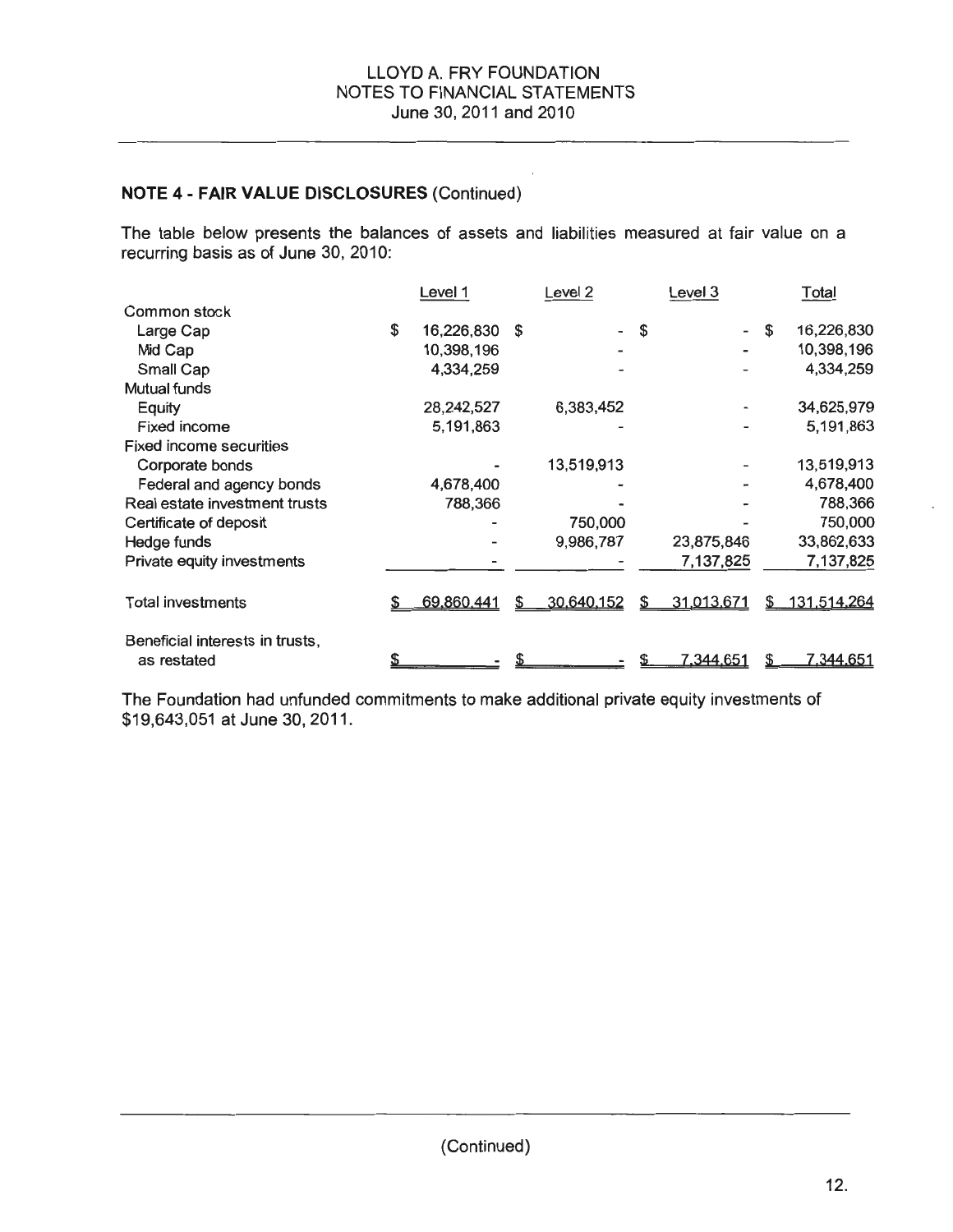The changes in Level 3 assets measured at fair value on a recurring basis are summarized as follows:

|                                                                   | <b>Beneficial interest</b><br>in trusts,<br>as restated |    | Hedge funds |    | Private equity<br>investments |    | Total         |
|-------------------------------------------------------------------|---------------------------------------------------------|----|-------------|----|-------------------------------|----|---------------|
|                                                                   |                                                         |    |             |    |                               |    |               |
| Balance, June 30, 2009                                            | \$<br>7,502,451                                         | \$ | 18,191,981  | \$ | 5,420,070                     | \$ | 31,114,502    |
| Net realized gain on investments                                  |                                                         |    |             |    | 228,047                       |    | 228,047       |
| Net change in unrealized gain                                     |                                                         |    |             |    |                               |    |               |
| on investments                                                    |                                                         |    | 1,050,002   |    | 484,081                       |    | 1,534,083     |
| Purchases, sales, issuances<br>and settlements, net:              |                                                         |    |             |    |                               |    |               |
| Investment Income                                                 |                                                         |    | 120,650     |    | 170                           |    | 120,820       |
| <b>Purchases</b>                                                  |                                                         |    | 15,000,000  |    | 1,353,550                     |    | 16,353,550    |
| <b>Distributions</b>                                              | (621, 451)                                              |    | (500,000)   |    | (104, 150)                    |    | (1,225,601)   |
| Fees                                                              |                                                         |    |             |    | (243, 943)                    |    | (243, 943)    |
| Change in beneficial interests                                    | 463,651                                                 |    |             |    |                               |    | 463,651       |
| Transfers out of level 3                                          |                                                         |    | (9,986,787) |    |                               |    | (9,986,787)   |
| Balance, June 30, 2010                                            | 7,344,651                                               |    | 23,875,846  |    | 7,137,825                     |    | 38,358,322    |
| Net realized gain on investments<br>Net change in unrealized gain |                                                         |    |             |    | 767,108                       |    | 767,108       |
| on investments                                                    |                                                         |    | 2,892,774   |    | 1,280,040                     |    | 4,172,814     |
| Purchases, sales, issuances<br>and settlements, net :             |                                                         |    |             |    |                               |    |               |
| <b>Investment Income</b>                                          |                                                         |    | 112,307     |    | 95                            |    | 112,402       |
| <b>Purchases</b>                                                  |                                                         |    |             |    | 3,430,099                     |    | 3,430,099     |
| <b>Distributions</b>                                              | (557, 458)                                              |    | (14, 379)   |    | (1,042,367)                   |    | (1,614,204)   |
| Fees                                                              |                                                         |    |             |    | (450, 029)                    |    | (450, 029)    |
| Change in beneficial interests                                    | 453,900                                                 |    |             |    |                               |    | 453,900       |
| Transfers out of level 3                                          |                                                         |    | (9,242,670) |    |                               |    | (9, 242, 670) |
| Balance, June 30, 2011                                            | \$<br>7,241,093                                         | S  | 17,623,878  | S  | 11,122,771                    | S  | 35,987,742    |

Management recognizes all changes in fair value classification at year end. Transfers out of level 3 investments were the result of investment lockup periods expiring during the year. All unrealized gains (losses) shown in the table above relate to investments still held by the Foundation at June 30, 2011 and 2010.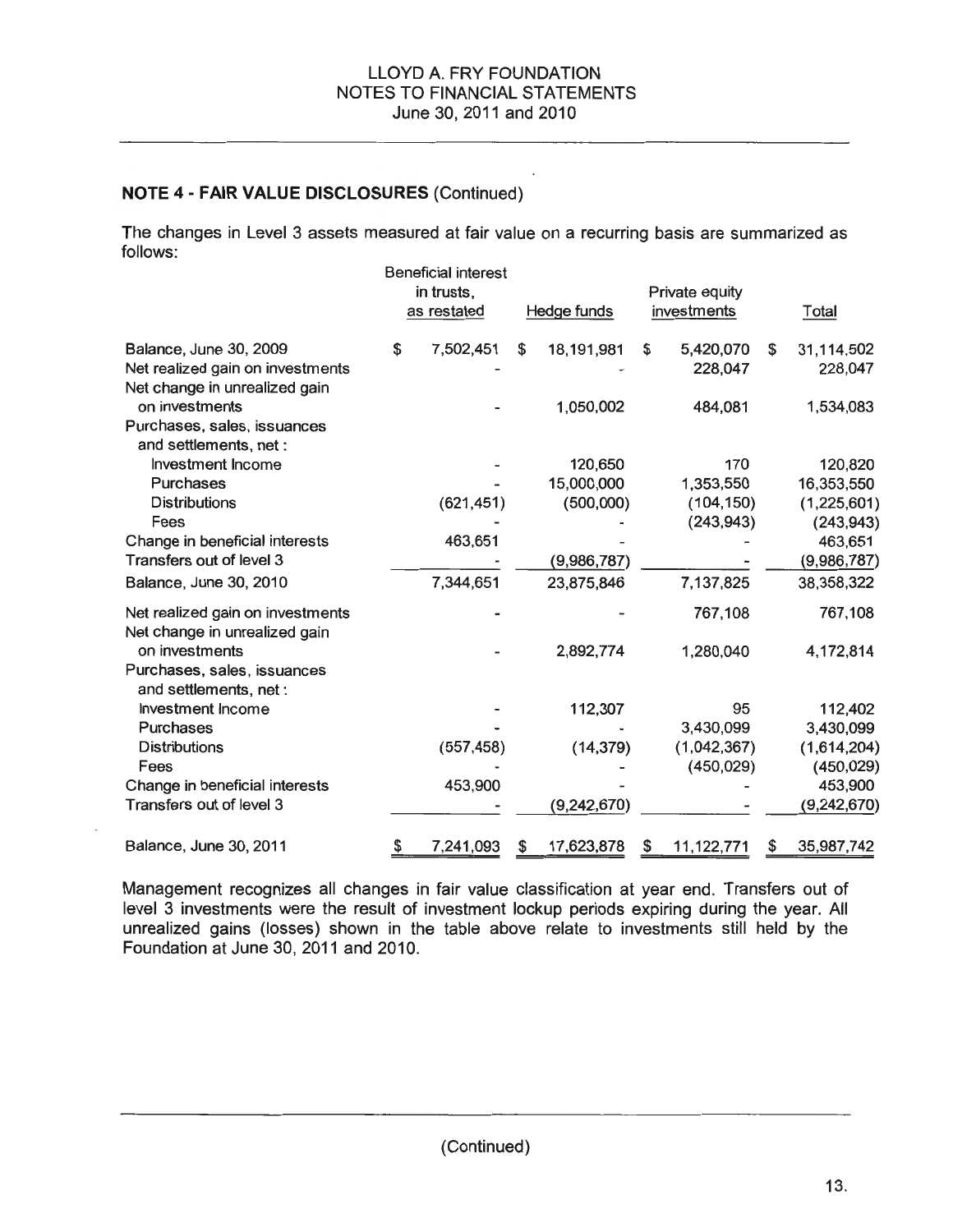## **NOTE 5- GRANT COMMITMENTS**

Unconditional grants payable at June 30, 2011 are estimated to be distributed in fiscal 2012.

The Foundation had approved grants in the past which were subject to the satisfaction of prior conditions by the intended recipients before payments could be made. These conditional grants were not reflected in the financial statements. There were no conditional grants at June 30, 2011 and 2010.

### **NOTE 6- OTHER COMMITMENTS**

The Foundation is required to make the following minimum annual rental payments under a non-cancelable lease for office space through 2020:

| 2012       | S | 86,058           |
|------------|---|------------------|
| 2013       |   | 88,728           |
| 2014       |   | 122,558          |
| 2015       |   | 126,119          |
| 2016       |   | 129,680          |
| Thereafter |   | 517,829          |
|            |   | <u>1.070.972</u> |

Rental expense (primarily for office space) was approximately \$83,100 and \$106,500 for fiscal year 2011 and 2010, respectively.

### **NOTE 7 - FEDERAL EXCISE TAXES**

The Foundation is classified as a private foundation pursuant to Section 509(a) of the Internal Revenue Code and, therefore, is subject to an excise tax currently payable on net investment income, including realized net gains on sales of securities. In addition, in fiscal year 2011, a liability for deferred excise taxes was provided on the unrealized gain on investments and accrued investment income. The tax was provided for at a 2 percent rate. Private foundations are also required to make minimum annual distributions of grants in accordance with a specified formula. The Foundation met the distribution requirement for fiscal years 2011 and 2010.